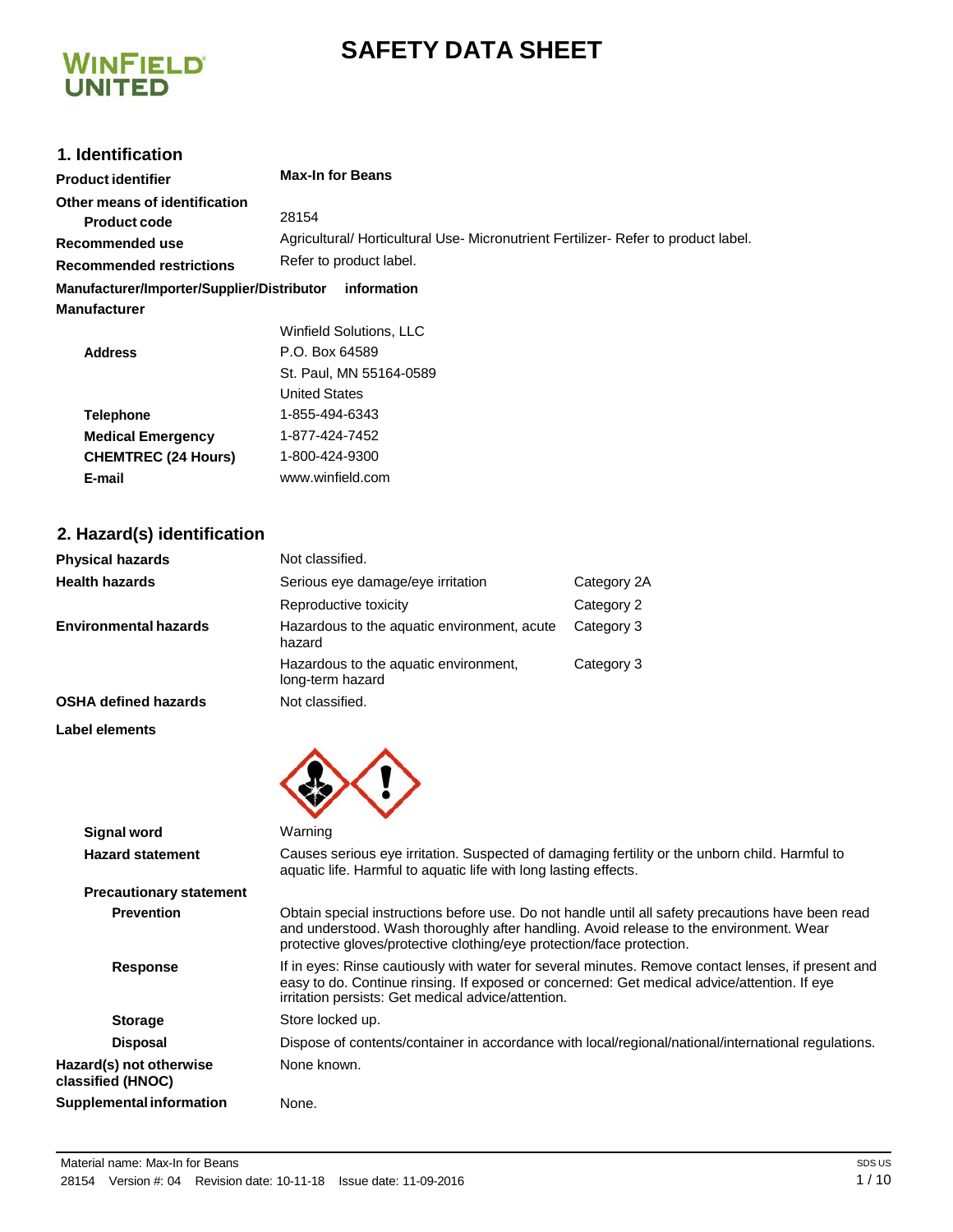# **3. Composition/information on ingredients**

#### **Mixtures**

| <b>Chemical name</b>                                      | Common name and synonyms | <b>CAS number</b> | %                 |
|-----------------------------------------------------------|--------------------------|-------------------|-------------------|
| Manganese Nitrate                                         |                          | 10377-66-9        | $10 - 20*$        |
| <b>Zinc Nitrate</b>                                       |                          | 7779-88-6         | $5 - 10^*$        |
| Boric acid (H3BO3) reaction<br>products with ethanolamine |                          | 94095-04-2        | $1 - < 3^*$       |
| Pentaerythritol                                           |                          | 115-77-5          | $<1$ <sup>*</sup> |
| Ammonium Hydroxide                                        |                          | 1336-21-6         | $< 0.1*$          |
| Propylene glycol                                          |                          | 57-55-6           | $< 0.1*$          |
| Sodium hydroxide, (Na(OH))                                |                          | 1310-73-2         | $< 0.1*$          |
| Other components below reportable levels                  |                          |                   | $80 - 90$         |

\*Designates that a specific chemical identity and/or percentage of composition has been withheld as a trade secret.

| 4. First-aid measures                                                        |                                                                                                                                                                                                                                                                                                                    |
|------------------------------------------------------------------------------|--------------------------------------------------------------------------------------------------------------------------------------------------------------------------------------------------------------------------------------------------------------------------------------------------------------------|
| <b>Inhalation</b>                                                            | Move to fresh air. Call a physician if symptoms develop or persist.                                                                                                                                                                                                                                                |
| <b>Skin contact</b>                                                          | Wash off with soap and water. Get medical attention if irritation develops and persists.                                                                                                                                                                                                                           |
| Eye contact                                                                  | Immediately flush eyes with plenty of water for at least 15 minutes. Remove contact lenses, if<br>present and easy to do. Continue rinsing. If eye irritation persists: Get medical advice/attention.                                                                                                              |
| Ingestion                                                                    | Rinse mouth. Get medical attention if symptoms occur.                                                                                                                                                                                                                                                              |
| <b>Most important</b><br>symptoms/effects, acute and<br>delayed              | Severe eye irritation. Symptoms may include stinging, tearing, redness, swelling, and blurred<br>vision.                                                                                                                                                                                                           |
| Indication of immediate<br>medical attention and special<br>treatment needed | Provide general supportive measures and treat symptomatically. Keep victim under observation.<br>Symptoms may be delayed.                                                                                                                                                                                          |
| <b>General information</b>                                                   | IF exposed or concerned: Get medical advice/attention. If you feel unwell, seek medical advice<br>(show the label where possible). Ensure that medical personnel are aware of the material(s)<br>involved, and take precautions to protect themselves. Show this safety data sheet to the doctor in<br>attendance. |
| 5. Fire-fighting measures                                                    |                                                                                                                                                                                                                                                                                                                    |
| Suitable extinguishing media                                                 | Water fog. Foam. Dry chemical powder. Carbon dioxide (CO2).                                                                                                                                                                                                                                                        |
| Unsuitable extinguishing<br>media                                            | Do not use water jet as an extinguisher, as this will spread the fire.                                                                                                                                                                                                                                             |
| Specific hazards arising from<br>the chemical                                | During fire, gases hazardous to health may be formed.                                                                                                                                                                                                                                                              |
| Special protective equipment<br>and precautions for firefighters             | Self-contained breathing apparatus and full protective clothing must be worn in case of fire.                                                                                                                                                                                                                      |
| <b>Fire fighting</b><br>equipment/instructions                               | Move containers from fire area if you can do so without risk.                                                                                                                                                                                                                                                      |
| <b>Specific methods</b>                                                      | Use standard firefighting procedures and consider the hazards of other involved materials.                                                                                                                                                                                                                         |
| <b>General fire hazards</b>                                                  | No unusual fire or explosion hazards noted.                                                                                                                                                                                                                                                                        |
|                                                                              |                                                                                                                                                                                                                                                                                                                    |

### **6. Accidental release measures**

**Personal precautions, protective equipment and emergency procedures** Keep unnecessary personnel away. Keep people away from and upwind of spill/leak. Wear appropriate protective equipment and clothing during clean-up. Do not touch damaged containers or spilled material unless wearing appropriate protective clothing. Ensure adequate ventilation. Local authorities should be advised if significant spillages cannot be contained. For personal protection, see section 8 of the SDS.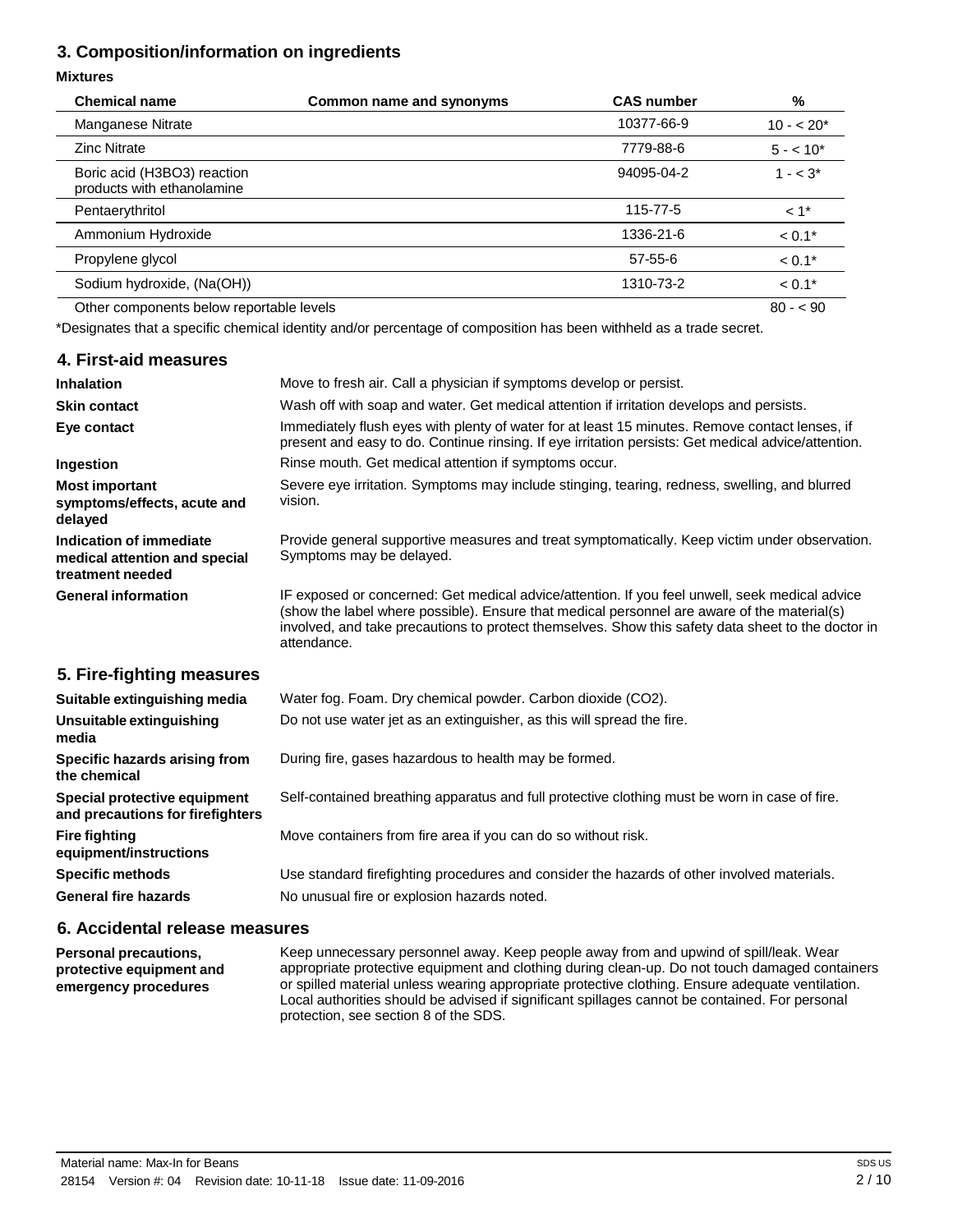| Methods and materials for<br>containment and cleaning up        | Prevent entry into waterways, sewer, basements or confined areas.                                                                                                                                                                                                                                                                                                                                                                                           |  |
|-----------------------------------------------------------------|-------------------------------------------------------------------------------------------------------------------------------------------------------------------------------------------------------------------------------------------------------------------------------------------------------------------------------------------------------------------------------------------------------------------------------------------------------------|--|
|                                                                 | Large Spills: Stop the flow of material, if this is without risk. Dike the spilled material, where this is<br>possible. Absorb in vermiculite, dry sand or earth and place into containers. Following product<br>recovery, flush area with water.                                                                                                                                                                                                           |  |
|                                                                 | Small Spills: Wipe up with absorbent material (e.g. cloth, fleece). Clean surface thoroughly to<br>remove residual contamination.                                                                                                                                                                                                                                                                                                                           |  |
|                                                                 | Never return spills to original containers for re-use. For waste disposal, see section 13 of the SDS.                                                                                                                                                                                                                                                                                                                                                       |  |
| <b>Environmental precautions</b>                                | Avoid release to the environment. Inform appropriate managerial or supervisory personnel of all<br>environmental releases. Prevent further leakage or spillage if safe to do so. Avoid discharge into<br>drains, water courses or onto the ground.                                                                                                                                                                                                          |  |
| 7. Handling and storage                                         |                                                                                                                                                                                                                                                                                                                                                                                                                                                             |  |
| <b>Precautions for safe handling</b>                            | Obtain special instructions before use. Do not handle until all safety precautions have been read<br>and understood. Avoid contact with eyes. Avoid prolonged exposure. Pregnant or breastfeeding<br>women must not handle this product. Should be handled in closed systems, if possible. Provide<br>adequate ventilation. Wear appropriate personal protective equipment. Avoid release to the<br>environment. Observe good industrial hygiene practices. |  |
| Conditions for safe storage,<br>including any incompatibilities | Store locked up. Store in original tightly closed container. Store away from incompatible materials<br>(see Section 10 of the SDS).                                                                                                                                                                                                                                                                                                                         |  |

# **8. Exposure controls/personal protection**

## **Occupational exposure limits**

## **US. OSHA Table Z-1 Limits for Air Contaminants (29 CFR 1910.1000)**

| <b>Components</b>                             | <b>Type</b> | Value            | <b>Form</b>          |
|-----------------------------------------------|-------------|------------------|----------------------|
| Ammonium Hydroxide (CAS<br>1336-21-6)         | PEL         | 35 mg/m3         |                      |
|                                               |             | 50 ppm           |                      |
| Manganese Nitrate (CAS<br>10377-66-9)         | Ceiling     | $5$ mg/m $3$     |                      |
| Pentaerythritol (CAS<br>$115 - 77 - 5$        | <b>PEL</b>  | $5 \text{ mg/m}$ | Respirable fraction. |
|                                               |             | 15 mg/m3         | Total dust.          |
| Sodium hydroxide,<br>(Na(OH)) (CAS 1310-73-2) | PEL         | $2$ mg/m $3$     |                      |
| <b>US. ACGIH Threshold Limit Values</b>       |             |                  |                      |
| <b>Components</b>                             | <b>Type</b> | Value            | Form                 |
| Ammonium Hydroxide (CAS<br>1336-21-6)         | <b>STEL</b> | 35 ppm           |                      |
|                                               | <b>TWA</b>  | 25 ppm           |                      |
| Manganese Nitrate (CAS<br>10377-66-9)         | <b>TWA</b>  | $0.1$ mg/m $3$   | Inhalable fraction.  |
|                                               |             | $0.02$ mg/m3     | Respirable fraction. |
| Pentaerythritol (CAS<br>$115 - 77 - 5$        | <b>TWA</b>  | 10 mg/m3         |                      |
| Sodium hydroxide,<br>(Na(OH)) (CAS 1310-73-2) | Ceiling     | $2$ mg/m $3$     |                      |
| US. NIOSH: Pocket Guide to Chemical Hazards   |             |                  |                      |
| <b>Components</b>                             | <b>Type</b> | Value            | <b>Form</b>          |
| Ammonium Hydroxide (CAS<br>1336-21-6)         | <b>STEL</b> | 27 mg/m3         |                      |
|                                               |             | 35 ppm           |                      |
|                                               | <b>TWA</b>  | 18 mg/m3         |                      |
|                                               |             | 25 ppm           |                      |
| Manganese Nitrate (CAS<br>10377-66-9)         | <b>STEL</b> | $3$ mg/m $3$     | Fume.                |
|                                               | <b>TWA</b>  | 1 $mg/m3$        | Fume.                |
| Pentaerythritol (CAS<br>$115 - 77 - 5$        | <b>TWA</b>  | $5$ mg/m $3$     | Respirable.          |
|                                               |             | 10 mg/m3         | Total                |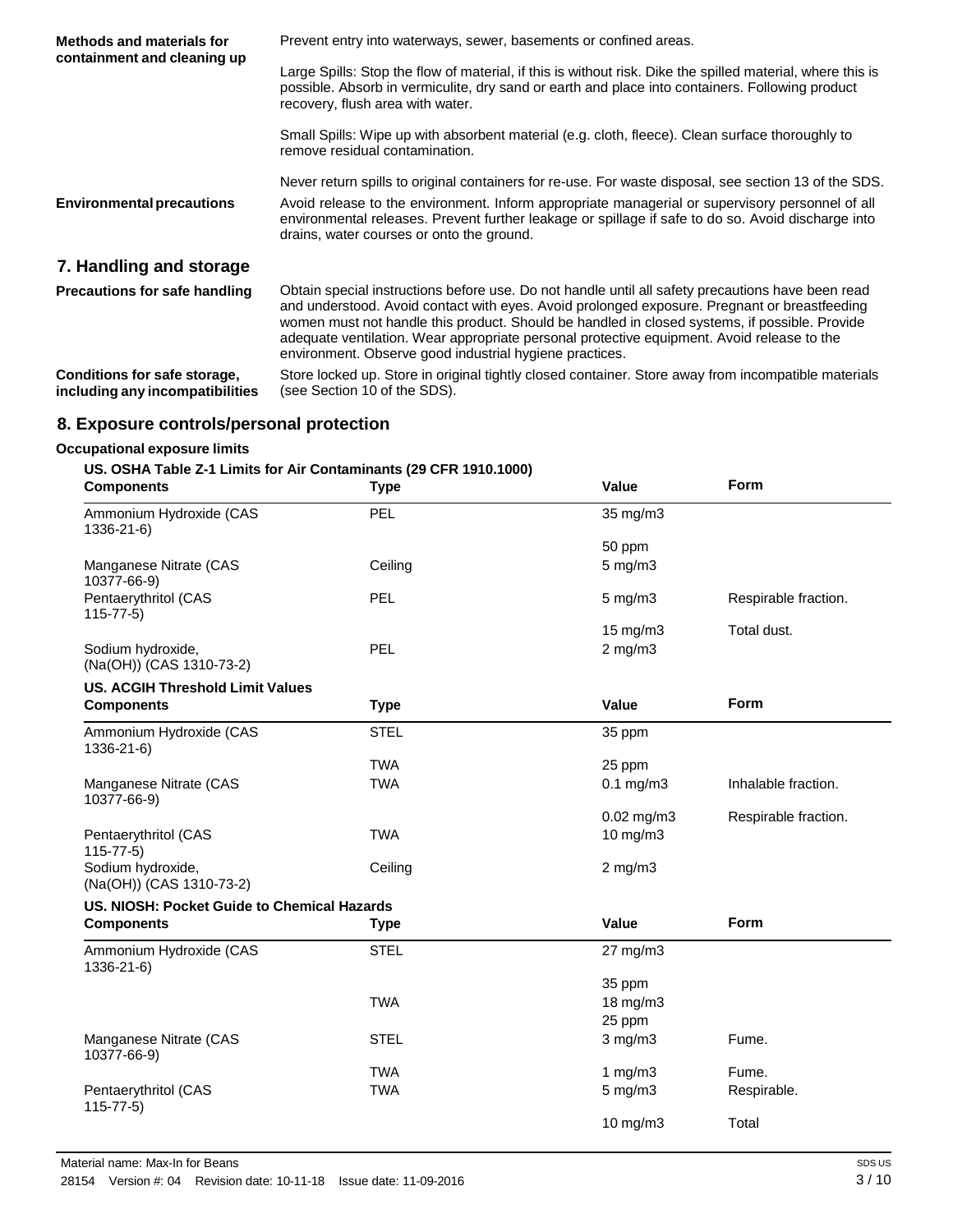| US. NIOSH: Pocket Guide to Chemical Hazards   |                                                                                                                                                                                                                                                                                                                                                                                                                                    |                   |             |
|-----------------------------------------------|------------------------------------------------------------------------------------------------------------------------------------------------------------------------------------------------------------------------------------------------------------------------------------------------------------------------------------------------------------------------------------------------------------------------------------|-------------------|-------------|
| <b>Components</b>                             | Type                                                                                                                                                                                                                                                                                                                                                                                                                               | Value             | <b>Form</b> |
| Sodium hydroxide,<br>(Na(OH)) (CAS 1310-73-2) | Ceiling                                                                                                                                                                                                                                                                                                                                                                                                                            | $2$ mg/m $3$      |             |
|                                               | US. AIHA Workplace Environmental Exposure Level (WEEL) Guides                                                                                                                                                                                                                                                                                                                                                                      |                   |             |
| <b>Components</b>                             | <b>Type</b>                                                                                                                                                                                                                                                                                                                                                                                                                        | Value             | <b>Form</b> |
| Propylene glycol (CAS<br>$57-55-6$            | <b>TWA</b>                                                                                                                                                                                                                                                                                                                                                                                                                         | $10 \text{ mg/m}$ | Aerosol.    |
| <b>Biological limit values</b>                | No biological exposure limits noted for the ingredient(s).                                                                                                                                                                                                                                                                                                                                                                         |                   |             |
| Appropriate engineering<br>controls           | Good general ventilation (typically 10 air changes per hour) should be used. Ventilation rates<br>should be matched to conditions. If applicable, use process enclosures, local exhaust ventilation,<br>or other engineering controls to maintain airborne levels below recommended exposure limits. If<br>exposure limits have not been established, maintain airborne levels to an acceptable level. Provide<br>eyewash station. |                   |             |
|                                               | Individual protection measures, such as personal protective equipment                                                                                                                                                                                                                                                                                                                                                              |                   |             |
| Eye/face protection                           | Chemical respirator with organic vapor cartridge and full facepiece.                                                                                                                                                                                                                                                                                                                                                               |                   |             |
| <b>Skin protection</b>                        |                                                                                                                                                                                                                                                                                                                                                                                                                                    |                   |             |
| <b>Hand protection</b>                        | Wear appropriate chemical resistant gloves. Suitable gloves can be recommended by the glove<br>supplier.                                                                                                                                                                                                                                                                                                                           |                   |             |
| Other                                         | Wear suitable protective clothing. Use of an impervious apron is recommended.                                                                                                                                                                                                                                                                                                                                                      |                   |             |
| <b>Respiratory protection</b>                 | Chemical respirator with organic vapor cartridge and full facepiece.                                                                                                                                                                                                                                                                                                                                                               |                   |             |
| <b>Thermal hazards</b>                        | Wear appropriate thermal protective clothing, when necessary.                                                                                                                                                                                                                                                                                                                                                                      |                   |             |
| General hygiene<br>considerations             | Observe any medical surveillance requirements. Always observe good personal hygiene<br>measures, such as washing after handling the material and before eating, drinking, and/or<br>smoking. Routinely wash work clothing and protective equipment to remove contaminants.                                                                                                                                                         |                   |             |

# **9. Physical and chemical properties**

| Appearance                                   | Liquid.                       |
|----------------------------------------------|-------------------------------|
| <b>Physical state</b>                        | Liquid.                       |
| Form                                         | Liquid.                       |
| Color                                        | Brown.                        |
| Odor                                         | faint sweet odor              |
| Odor threshold                               | Not available.                |
| рH                                           | $3 - 4$                       |
| Melting point/freezing point                 | Not available.                |
| Initial boiling point and boiling<br>range   | > 212 °F (> 100 °C) estimated |
| <b>Flash point</b>                           | Not available.                |
| <b>Evaporation rate</b>                      | Not available.                |
| Flammability (solid, gas)                    | Not applicable.               |
| Upper/lower flammability or explosive limits |                               |
| <b>Flammability limit - lower</b><br>(%)     | Not available.                |
| <b>Flammability limit - upper</b><br>$(\% )$ | Not available.                |
| Explosive limit - lower (%)                  | Not available.                |
| Explosive limit - upper (%)                  | Not available.                |
| Vapor pressure                               | 0.00001 hPa estimated         |
| Vapor density                                | Not available.                |
| <b>Relative density</b>                      | 1.22 - 1.26 g/cm3 (typical)   |
| Solubility(ies)                              |                               |
| Solubility (water)                           | 100 %                         |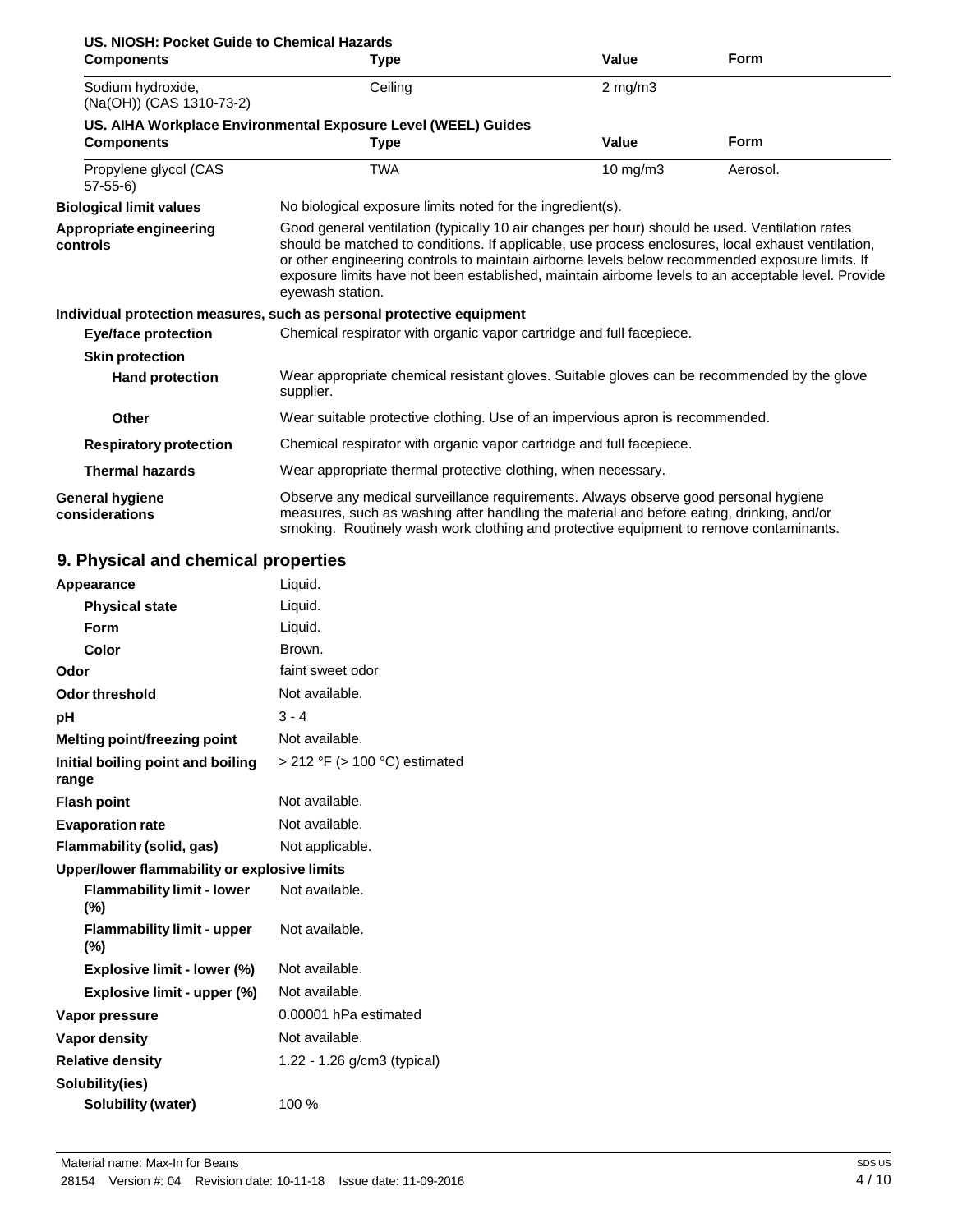| <b>Partition coefficient</b><br>(n-octanol/water) | Not available.                                                                                |
|---------------------------------------------------|-----------------------------------------------------------------------------------------------|
| <b>Auto-ignition temperature</b>                  | Not available.                                                                                |
| <b>Decomposition temperature</b>                  | Not available.                                                                                |
| <b>Viscosity</b>                                  | Not available.                                                                                |
| <b>Other information</b>                          |                                                                                               |
| <b>Explosive properties</b>                       | Not explosive.                                                                                |
| <b>Oxidizing properties</b>                       | Not oxidizing.                                                                                |
| <b>Percent volatile</b>                           | 64.14 % estimated                                                                             |
| pH in aqueous solution                            | 5 - 7 (1% Solution)                                                                           |
| Pounds per gallon                                 | 10.2 - 10.5 lb/gal (typical)                                                                  |
| <b>Shelf life</b>                                 | > 2 years                                                                                     |
| <b>VOC</b>                                        | 0.54 % estimated                                                                              |
| 10. Stability and reactivity                      |                                                                                               |
| <b>Reactivity</b>                                 | The product is stable and non-reactive under normal conditions of use, storage and transport. |

| The product is stable and non-reactive under nomial conditions or use, storage and transport. |
|-----------------------------------------------------------------------------------------------|
| Material is stable under normal conditions.                                                   |
| Hazardous polymerization does not occur.                                                      |
| Contact with incompatible materials.                                                          |
| Strong oxidizing agents.                                                                      |
| No hazardous decomposition products are known.                                                |
|                                                                                               |

# **11. Toxicological information**

## **Information on likely routes of exposure**

| <b>Inhalation</b>                                                                     | Prolonged inhalation may be harmful.                                                                     |
|---------------------------------------------------------------------------------------|----------------------------------------------------------------------------------------------------------|
| <b>Skin contact</b>                                                                   | No adverse effects due to skin contact are expected.                                                     |
| Eye contact                                                                           | Causes serious eye irritation.                                                                           |
| Ingestion                                                                             | Expected to be a low ingestion hazard.                                                                   |
| Symptoms related to the<br>physical, chemical and<br>toxicological<br>characteristics | Severe eye irritation. Symptoms may include stinging, tearing, redness, swelling, and blurred<br>vision. |

## **Information on toxicological effects**

## **Acute toxicity**

| <b>Product</b><br><b>Species</b>    |       | <b>Test Results</b>          |
|-------------------------------------|-------|------------------------------|
| Max-In for Beans                    |       |                              |
| <b>Acute</b>                        |       |                              |
| <b>Inhalation</b>                   |       |                              |
| LD50                                | Rat   | 6433 mg/l, 4 hours estimated |
| Oral                                |       |                              |
| LD50                                | Mouse | 3893 mg/kg estimated         |
|                                     | Rat   | 22236 mg/kg estimated        |
| <b>Components</b><br><b>Species</b> |       | <b>Test Results</b>          |
| Ammonium Hydroxide (CAS 1336-21-6)  |       |                              |
| <b>Acute</b>                        |       |                              |
| Oral                                |       |                              |
| LD50                                | Rat   | 350 mg/kg                    |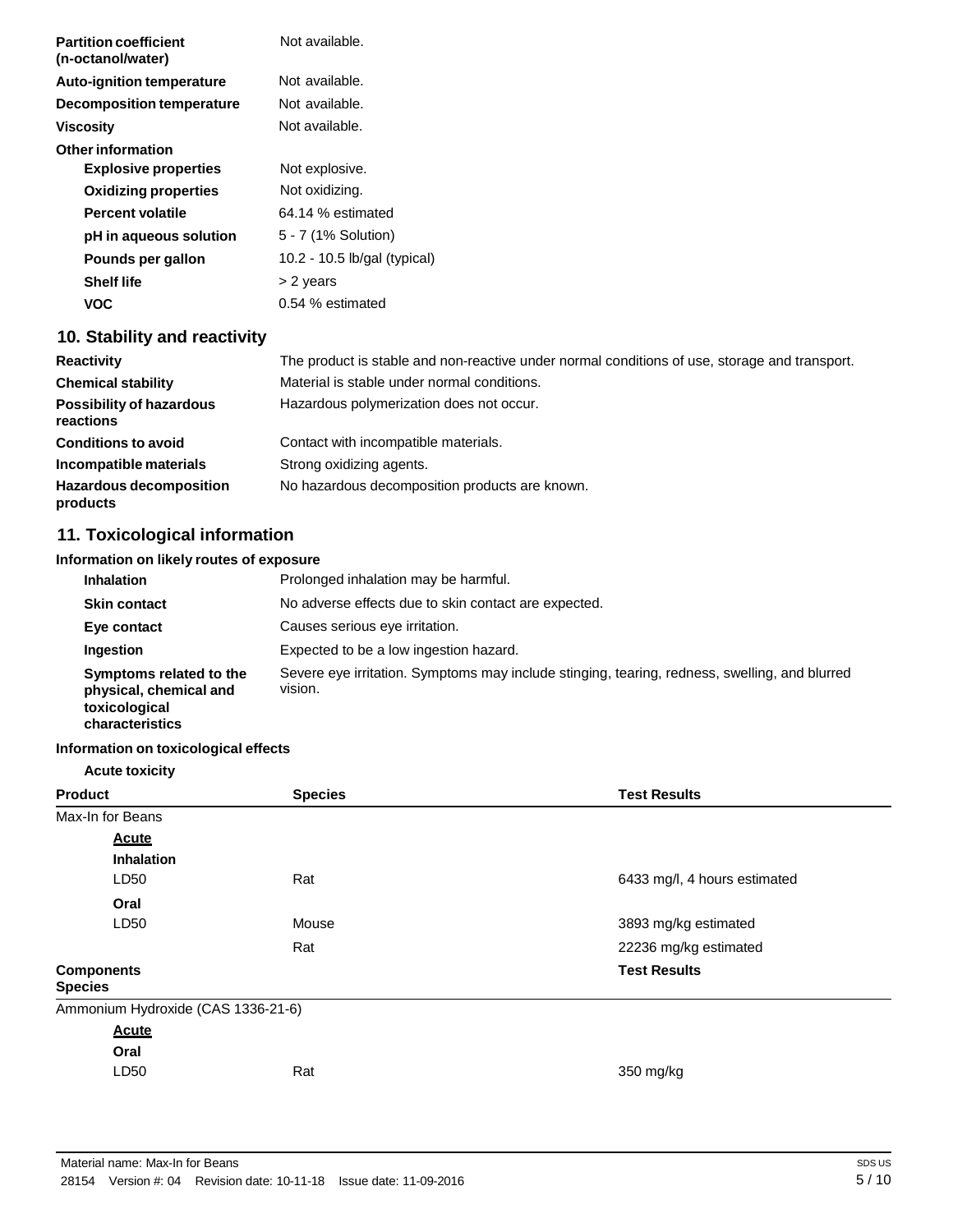| Pentaerythritol (CAS 115-77-5)                           |                                                                                                                     |                                                                                 |
|----------------------------------------------------------|---------------------------------------------------------------------------------------------------------------------|---------------------------------------------------------------------------------|
| <b>Acute</b>                                             |                                                                                                                     |                                                                                 |
| Oral                                                     |                                                                                                                     |                                                                                 |
| LD50                                                     | Guinea pig                                                                                                          | 11300 mg/kg                                                                     |
|                                                          | Mouse                                                                                                               | 25500 mg/kg                                                                     |
|                                                          |                                                                                                                     |                                                                                 |
| Propylene glycol (CAS 57-55-6)                           |                                                                                                                     |                                                                                 |
| <u>Acute</u><br><b>Dermal</b>                            |                                                                                                                     |                                                                                 |
| LD50                                                     | Rabbit                                                                                                              | 2000 mg/kg                                                                      |
| <b>Inhalation</b>                                        |                                                                                                                     |                                                                                 |
| LD50                                                     | Rabbit                                                                                                              | 317.042 mg/l                                                                    |
| Oral                                                     |                                                                                                                     |                                                                                 |
| LD50                                                     | Rat                                                                                                                 | > 20000 mg/kg                                                                   |
| Zinc Nitrate (CAS 7779-88-6)                             |                                                                                                                     |                                                                                 |
| <b>Acute</b>                                             |                                                                                                                     |                                                                                 |
| Oral                                                     |                                                                                                                     |                                                                                 |
| LD50                                                     | Mouse                                                                                                               | 241.3 mg/kg                                                                     |
|                                                          | Rat                                                                                                                 | 1400 mg/kg                                                                      |
|                                                          | * Estimates for product may be based on additional component data not shown.                                        |                                                                                 |
| <b>Skin corrosion/irritation</b>                         | Prolonged skin contact may cause temporary irritation.                                                              |                                                                                 |
| Serious eye damage/eye<br><i>irritation</i>              | Causes serious eye irritation.                                                                                      |                                                                                 |
| Respiratory or skin sensitization                        |                                                                                                                     |                                                                                 |
| <b>Respiratory sensitization</b>                         | Not a respiratory sensitizer.                                                                                       |                                                                                 |
| <b>Skin sensitization</b>                                | This product is not expected to cause skin sensitization.                                                           |                                                                                 |
| Germ cell mutagenicity                                   | No data available to indicate product or any components present at greater than 0.1% are<br>mutagenic or genotoxic. |                                                                                 |
| Carcinogenicity                                          |                                                                                                                     | This product is not considered to be a carcinogen by IARC, ACGIH, NTP, or OSHA. |
|                                                          | IARC Monographs. Overall Evaluation of Carcinogenicity                                                              |                                                                                 |
| Not listed.                                              |                                                                                                                     |                                                                                 |
|                                                          | OSHA Specifically Regulated Substances (29 CFR 1910.1001-1050)                                                      |                                                                                 |
| Not regulated.                                           | US. National Toxicology Program (NTP) Report on Carcinogens                                                         |                                                                                 |
| Not listed.                                              |                                                                                                                     |                                                                                 |
| <b>Reproductive toxicity</b>                             | Suspected of damaging fertility or the unborn child.                                                                |                                                                                 |
| Specific target organ<br>toxicity - single exposure      | Not classified.                                                                                                     |                                                                                 |
| Specific target organ<br>toxicity - repeated<br>exposure | Not classified.                                                                                                     |                                                                                 |
| <b>Aspiration hazard</b>                                 | Not an aspiration hazard.                                                                                           |                                                                                 |
| <b>Chronic effects</b>                                   | Prolonged inhalation may be harmful.                                                                                |                                                                                 |
| 12. Ecological information                               |                                                                                                                     |                                                                                 |
| <b>Ecotoxicity</b>                                       | Harmful to aquatic life with long lasting effects.                                                                  |                                                                                 |
| <b>Product</b>                                           | <b>Species</b>                                                                                                      | <b>Test Results</b>                                                             |
| Max-In for Beans                                         |                                                                                                                     |                                                                                 |
| <b>Aquatic</b>                                           |                                                                                                                     |                                                                                 |

| Fish | ∟C50 | Fish | 210.0491 mg/l, 96 hours estimated |
|------|------|------|-----------------------------------|
|      |      |      |                                   |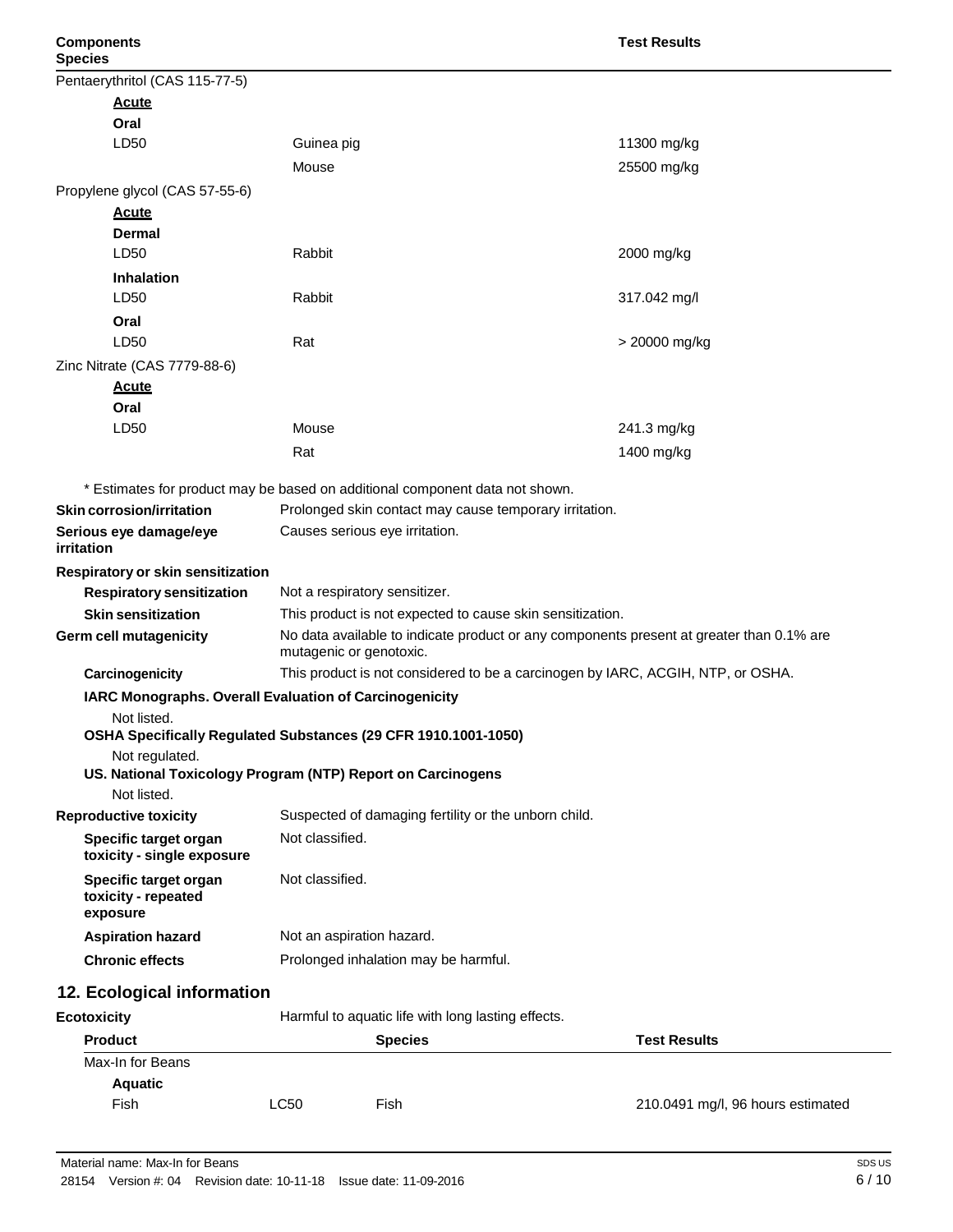| <b>Components</b>                                     |                                                                                                                                                                                            | <b>Species</b>                                                                                                                                                                                                                               | <b>Test Results</b>            |  |
|-------------------------------------------------------|--------------------------------------------------------------------------------------------------------------------------------------------------------------------------------------------|----------------------------------------------------------------------------------------------------------------------------------------------------------------------------------------------------------------------------------------------|--------------------------------|--|
| Ammonium Hydroxide (CAS 1336-21-6)                    |                                                                                                                                                                                            |                                                                                                                                                                                                                                              |                                |  |
| <b>Aquatic</b>                                        |                                                                                                                                                                                            |                                                                                                                                                                                                                                              |                                |  |
| Fish                                                  | <b>LC50</b>                                                                                                                                                                                | Western mosquitofish (Gambusia affinis) 15 mg/l, 96 hours                                                                                                                                                                                    |                                |  |
|                                                       | Pentaerythritol (CAS 115-77-5)                                                                                                                                                             |                                                                                                                                                                                                                                              |                                |  |
| <b>Aquatic</b>                                        |                                                                                                                                                                                            |                                                                                                                                                                                                                                              |                                |  |
| Crustacea                                             | EC <sub>50</sub>                                                                                                                                                                           | Water flea (Daphnia magna)                                                                                                                                                                                                                   | 30477 - 37043 mg/l, 48 hours   |  |
| Propylene glycol (CAS 57-55-6)<br><b>Aquatic</b>      |                                                                                                                                                                                            |                                                                                                                                                                                                                                              |                                |  |
| Crustacea                                             | EC <sub>50</sub>                                                                                                                                                                           | Water flea (Daphnia magna)                                                                                                                                                                                                                   | > 10000 mg/l, 48 hours         |  |
| <b>Fish</b>                                           | <b>LC50</b>                                                                                                                                                                                | Fathead minnow (Pimephales promelas) 29485 - 39339 mg/l, 96 hours                                                                                                                                                                            |                                |  |
| Sodium hydroxide, (Na(OH)) (CAS 1310-73-2)            |                                                                                                                                                                                            |                                                                                                                                                                                                                                              |                                |  |
| <b>Aquatic</b>                                        |                                                                                                                                                                                            |                                                                                                                                                                                                                                              |                                |  |
| Crustacea                                             | EC <sub>50</sub>                                                                                                                                                                           | Water flea (Ceriodaphnia dubia)                                                                                                                                                                                                              | 34.59 - 47.13 mg/l, 48 hours   |  |
| Fish                                                  | <b>LC50</b>                                                                                                                                                                                | Western mosquitofish (Gambusia affinis) 125 mg/l, 96 hours                                                                                                                                                                                   |                                |  |
| Zinc Nitrate (CAS 7779-88-6)                          |                                                                                                                                                                                            |                                                                                                                                                                                                                                              |                                |  |
| <b>Aquatic</b>                                        |                                                                                                                                                                                            |                                                                                                                                                                                                                                              |                                |  |
| Crustacea                                             | LC50                                                                                                                                                                                       | Brown mussel (Perna indica)                                                                                                                                                                                                                  | 1.2858 - 1.5402 mg/l, 96 hours |  |
| Fish                                                  | <b>LC50</b>                                                                                                                                                                                | Minnow (Phoxinus phoxinus)                                                                                                                                                                                                                   | 2.7 - 3.7 mg/l, 96 hours       |  |
|                                                       |                                                                                                                                                                                            |                                                                                                                                                                                                                                              |                                |  |
|                                                       |                                                                                                                                                                                            | * Estimates for product may be based on additional component data not shown.                                                                                                                                                                 |                                |  |
| Persistence and degradability                         |                                                                                                                                                                                            | No data is available on the degradability of this product.                                                                                                                                                                                   |                                |  |
| <b>Bioaccumulative potential</b>                      |                                                                                                                                                                                            |                                                                                                                                                                                                                                              |                                |  |
| Partition coefficient n-octanol / water (log Kow)     |                                                                                                                                                                                            |                                                                                                                                                                                                                                              |                                |  |
| Pentaerythritol<br>Propylene glycol                   |                                                                                                                                                                                            | $-1.69$<br>$-0.92$                                                                                                                                                                                                                           |                                |  |
| <b>Mobility in soil</b>                               | No data available.                                                                                                                                                                         |                                                                                                                                                                                                                                              |                                |  |
| Other adverse effects                                 | No other adverse environmental effects (e.g. ozone depletion, photochemical ozone creation<br>potential, endocrine disruption, global warming potential) are expected from this component. |                                                                                                                                                                                                                                              |                                |  |
| 13. Disposal considerations                           |                                                                                                                                                                                            |                                                                                                                                                                                                                                              |                                |  |
| <b>Disposal instructions</b>                          |                                                                                                                                                                                            | Collect and reclaim or dispose in sealed containers at licensed waste disposal site. Do not allow                                                                                                                                            |                                |  |
|                                                       |                                                                                                                                                                                            | this material to drain into sewers/water supplies. Do not contaminate ponds, waterways or ditches<br>with chemical or used container. Dispose of contents/container in accordance with<br>local/regional/national/international regulations. |                                |  |
| <b>Local disposal regulations</b>                     | Dispose in accordance with all applicable regulations.                                                                                                                                     |                                                                                                                                                                                                                                              |                                |  |
| Hazardous waste code                                  | The waste code should be assigned in discussion between the user, the producer and the waste<br>disposal company.                                                                          |                                                                                                                                                                                                                                              |                                |  |
| Waste from residues / unused<br>products              | Disposal instructions).                                                                                                                                                                    | Dispose of in accordance with local regulations. Empty containers or liners may retain some<br>product residues. This material and its container must be disposed of in a safe manner (see:                                                  |                                |  |
| <b>Contaminated packaging</b>                         | disposal.                                                                                                                                                                                  | Since emptied containers may retain product residue, follow label warnings even after container is<br>emptied. Empty containers should be taken to an approved waste handling site for recycling or                                          |                                |  |
| 14. Transport information                             |                                                                                                                                                                                            |                                                                                                                                                                                                                                              |                                |  |
| <b>DOT</b>                                            |                                                                                                                                                                                            |                                                                                                                                                                                                                                              |                                |  |
| UN number                                             | <b>UN3082</b>                                                                                                                                                                              |                                                                                                                                                                                                                                              |                                |  |
| UN proper shipping name<br>Transport hazard class(es) |                                                                                                                                                                                            | Environmentally hazardous substances, liquid, n.o.s. (Zinc Nitrate RQ = 16393 LBS) (Yes)                                                                                                                                                     |                                |  |
| <b>Class</b>                                          | 9                                                                                                                                                                                          |                                                                                                                                                                                                                                              |                                |  |
| <b>Subsidiary risk</b>                                |                                                                                                                                                                                            |                                                                                                                                                                                                                                              |                                |  |
| Label(s)                                              | 9                                                                                                                                                                                          |                                                                                                                                                                                                                                              |                                |  |

| Packing group             |                                                                                                      |
|---------------------------|------------------------------------------------------------------------------------------------------|
|                           | Special precautions for user Read safety instructions, SDS and emergency procedures before handling. |
| <b>Special provisions</b> | 8. 146. 335. IB3. T4. TP1. TP29                                                                      |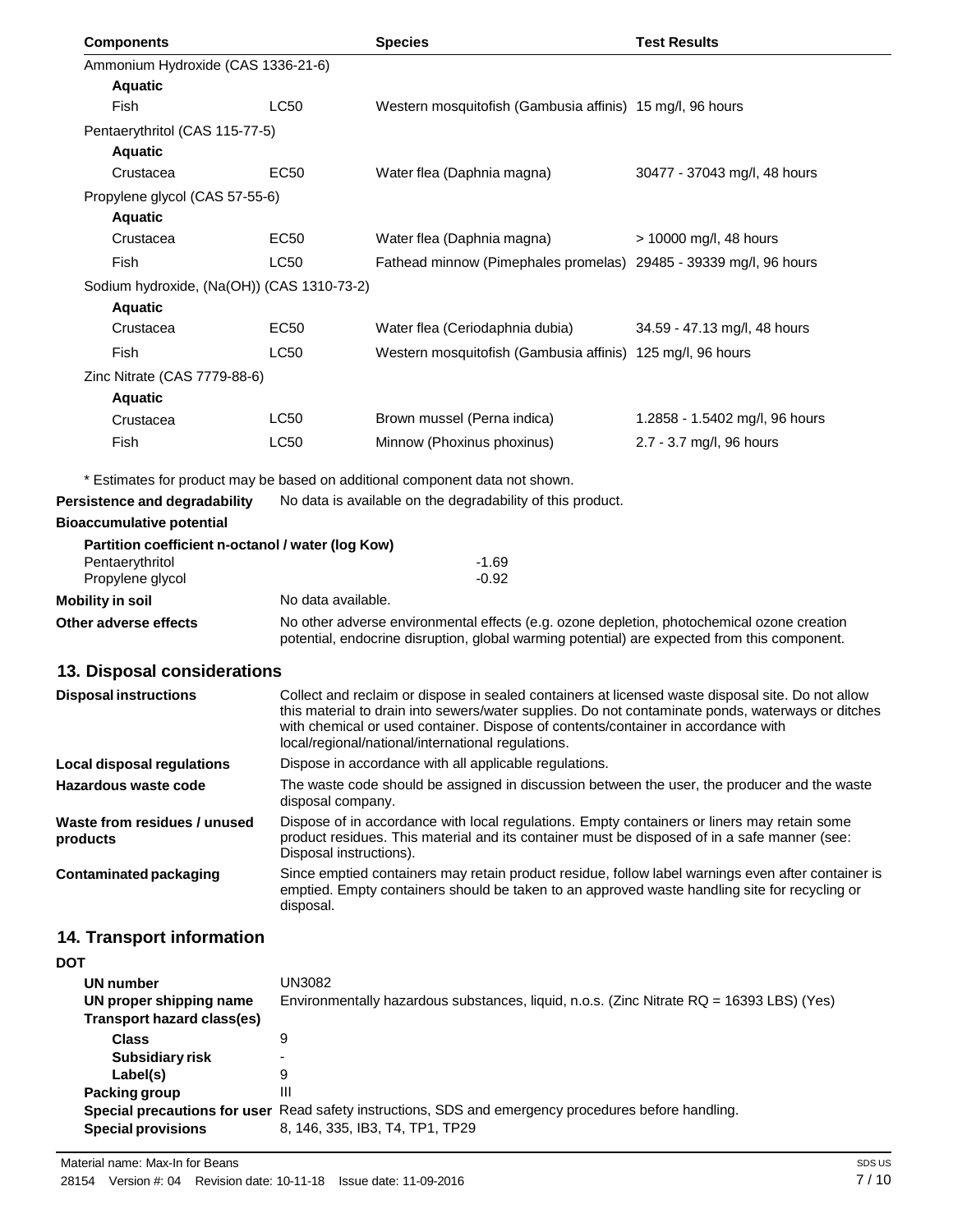| <b>Packaging exceptions</b> | 155 |
|-----------------------------|-----|
| Packaging non bulk          | 203 |
| Packaging bulk              | 241 |

IMDG Regulated Marine Pollutant. Not DOT regulated in domestic (USA ground) transportation in package sizes less than 16393 lbs (1592 gallons); 7436 kg (6026 liters). The DOT transportation information above is for shipments with package sizes equal to or exceeding this value.

DOT Shipping Notes: 40 CFR 172.504(f)(9) For Class 9, a CLASS 9 placard is not required for domestic (USA ground) transportation, however shipments with packaging exceeding the Reportable Quantity (RQ) or bulk packaging must be marked with the appropriate identification number on a CLASS 9 placard, an orange panel, or a white square-on-point display configuration as required. Since the Class 9 placard is not required (although it may be used) the hazardous material endorsement is also not required on a Commercial Drivers License.

#### **IATA**

**IMDG**

|     | UN number                         | <b>UN3082</b>                                                                                        |
|-----|-----------------------------------|------------------------------------------------------------------------------------------------------|
|     | UN proper shipping name           | Environmentally hazardous substance, liquid, n.o.s. (Zinc Nitrate)                                   |
|     | Transport hazard class(es)        |                                                                                                      |
|     | <b>Class</b>                      | 9                                                                                                    |
|     | Subsidiary risk                   |                                                                                                      |
|     | Packing group                     | Ш                                                                                                    |
|     | <b>Environmental hazards</b>      | Yes                                                                                                  |
|     | <b>ERG Code</b>                   | 9L                                                                                                   |
|     |                                   | Special precautions for user Read safety instructions, SDS and emergency procedures before handling. |
|     | Other information                 |                                                                                                      |
|     | Passenger and cargo               | Allowed with restrictions.                                                                           |
|     | aircraft                          |                                                                                                      |
|     | Cargo aircraft only               | Allowed with restrictions.                                                                           |
| 1DG |                                   |                                                                                                      |
|     | <b>UN number</b>                  | UN3082                                                                                               |
|     | UN proper shipping name           | ENVIRONMENTALLY HAZARDOUS SUBSTANCE, LIQUID, N.O.S. (Zinc Nitrate), MARINE<br><b>POLLUTANT</b>       |
|     | <b>Transport hazard class(es)</b> |                                                                                                      |
|     | <b>Class</b>                      | 9                                                                                                    |
|     | Subsidiary risk                   |                                                                                                      |
|     | Packing group                     | Ш                                                                                                    |
|     | <b>Environmental hazards</b>      |                                                                                                      |
|     | <b>Marine pollutant</b>           | Yes                                                                                                  |
|     | <b>EmS</b>                        | $F-A. S-F$                                                                                           |
|     |                                   | Special precautions for user Read safety instructions, SDS and emergency procedures before handling. |
|     |                                   |                                                                                                      |

**DOT; IATA; IMDG**



**Marine pollutant**

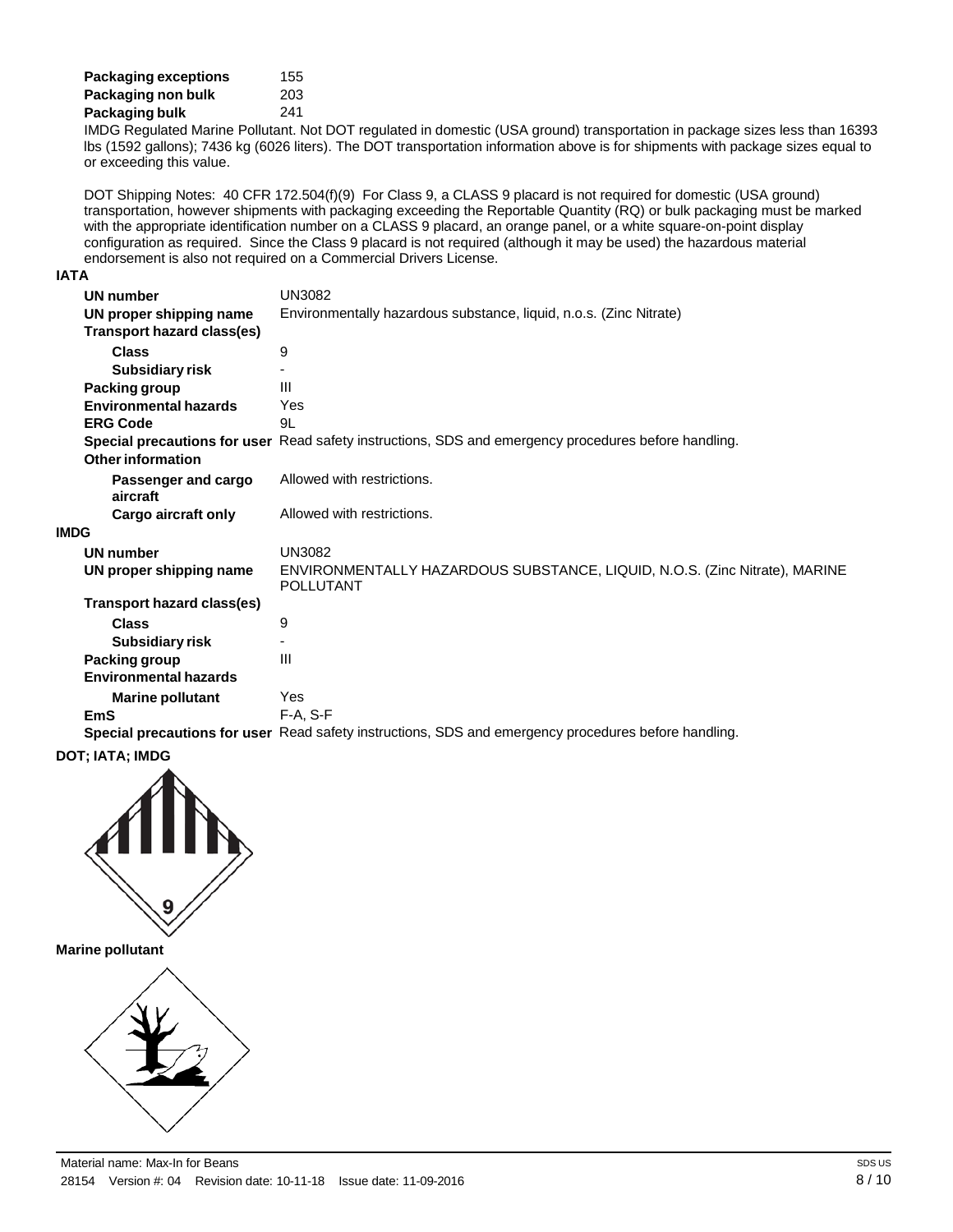IMDG Regulated Marine Pollutant. Not DOT regulated in domestic (USA ground) transportation in package sizes less than 16393 lbs (1592 gallons); 7436 kg (6026 liters). The DOT transportation information above is for shipments with package sizes equal to or exceeding this value.

# **15. Regulatory information**

| <b>US federal regulations</b>                                                                                                                                                                                              | Standard, 29 CFR 1910.1200.                                                                                          |                                          | This product is a "Hazardous Chemical" as defined by the OSHA Hazard Communication                                     |  |
|----------------------------------------------------------------------------------------------------------------------------------------------------------------------------------------------------------------------------|----------------------------------------------------------------------------------------------------------------------|------------------------------------------|------------------------------------------------------------------------------------------------------------------------|--|
| TSCA Section 12(b) Export Notification (40 CFR 707, Subpt. D)                                                                                                                                                              |                                                                                                                      |                                          |                                                                                                                        |  |
| Not regulated.                                                                                                                                                                                                             |                                                                                                                      |                                          |                                                                                                                        |  |
| <b>CERCLA Hazardous Substance List (40 CFR 302.4)</b>                                                                                                                                                                      |                                                                                                                      |                                          |                                                                                                                        |  |
| Ammonium Hydroxide (CAS 1336-21-6)<br>Manganese Nitrate (CAS 10377-66-9)<br>Sodium hydroxide, (Na(OH)) (CAS 1310-73-2)<br>Zinc Nitrate (CAS 7779-88-6)                                                                     |                                                                                                                      | Listed.<br>Listed.<br>Listed.<br>Listed. |                                                                                                                        |  |
| <b>SARA 304 Emergency release notification</b>                                                                                                                                                                             |                                                                                                                      |                                          |                                                                                                                        |  |
| Not regulated.<br>OSHA Specifically Regulated Substances (29 CFR 1910.1001-1050)                                                                                                                                           |                                                                                                                      |                                          |                                                                                                                        |  |
| Not regulated.                                                                                                                                                                                                             |                                                                                                                      |                                          |                                                                                                                        |  |
| Superfund Amendments and Reauthorization Act of 1986 (SARA)                                                                                                                                                                |                                                                                                                      |                                          |                                                                                                                        |  |
| <b>Hazard categories</b>                                                                                                                                                                                                   | Immediate Hazard - Yes<br>Delayed Hazard - Yes<br>Fire Hazard - No<br>Pressure Hazard - No<br>Reactivity Hazard - No |                                          |                                                                                                                        |  |
| SARA 302 Extremely hazardous substance                                                                                                                                                                                     |                                                                                                                      |                                          |                                                                                                                        |  |
| Not listed.                                                                                                                                                                                                                |                                                                                                                      |                                          |                                                                                                                        |  |
| SARA 311/312 Hazardous<br>chemical                                                                                                                                                                                         | No.                                                                                                                  |                                          |                                                                                                                        |  |
| SARA 313 (TRI reporting)                                                                                                                                                                                                   |                                                                                                                      |                                          |                                                                                                                        |  |
| <b>Chemical name</b>                                                                                                                                                                                                       |                                                                                                                      | <b>CAS number</b>                        | % by wt.                                                                                                               |  |
| Manganese Nitrate<br><b>Zinc Nitrate</b>                                                                                                                                                                                   |                                                                                                                      | 10377-66-9<br>7779-88-6                  | $10 - 20$<br>$5 - 10$                                                                                                  |  |
| Other federal regulations                                                                                                                                                                                                  |                                                                                                                      |                                          |                                                                                                                        |  |
| Clean Air Act (CAA) Section 112 Hazardous Air Pollutants (HAPs) List                                                                                                                                                       |                                                                                                                      |                                          |                                                                                                                        |  |
| Manganese Nitrate (CAS 10377-66-9)<br>Clean Air Act (CAA) Section 112(r) Accidental Release Prevention (40 CFR 68.130)                                                                                                     |                                                                                                                      |                                          |                                                                                                                        |  |
| Not regulated.                                                                                                                                                                                                             |                                                                                                                      |                                          |                                                                                                                        |  |
| <b>Safe Drinking Water Act</b><br>(SDWA)                                                                                                                                                                                   | Not regulated.                                                                                                       |                                          |                                                                                                                        |  |
| <b>US state regulations</b>                                                                                                                                                                                                |                                                                                                                      |                                          |                                                                                                                        |  |
|                                                                                                                                                                                                                            |                                                                                                                      |                                          | US. California Controlled Substances. CA Department of Justice (California Health and Safety Code Section 11100)       |  |
| Not listed.<br>(a)                                                                                                                                                                                                         |                                                                                                                      |                                          | US. California. Candidate Chemicals List. Safer Consumer Products Regulations (Cal. Code Regs, tit. 22, 69502.3, subd. |  |
| Sodium hydroxide, (Na(OH)) (CAS 1310-73-2)<br><b>US. Massachusetts RTK - Substance List</b>                                                                                                                                |                                                                                                                      |                                          |                                                                                                                        |  |
| Ammonium Hydroxide (CAS 1336-21-6)<br>Pentaerythritol (CAS 115-77-5)<br>Sodium hydroxide, (Na(OH)) (CAS 1310-73-2)<br>Zinc Nitrate (CAS 7779-88-6)                                                                         |                                                                                                                      |                                          |                                                                                                                        |  |
| US. New Jersey Worker and Community Right-to-Know Act                                                                                                                                                                      |                                                                                                                      |                                          |                                                                                                                        |  |
| Ammonium Hydroxide (CAS 1336-21-6)<br>Manganese Nitrate (CAS 10377-66-9)<br>Pentaerythritol (CAS 115-77-5)<br>Propylene glycol (CAS 57-55-6)<br>Sodium hydroxide, (Na(OH)) (CAS 1310-73-2)<br>Zinc Nitrate (CAS 7779-88-6) |                                                                                                                      |                                          |                                                                                                                        |  |